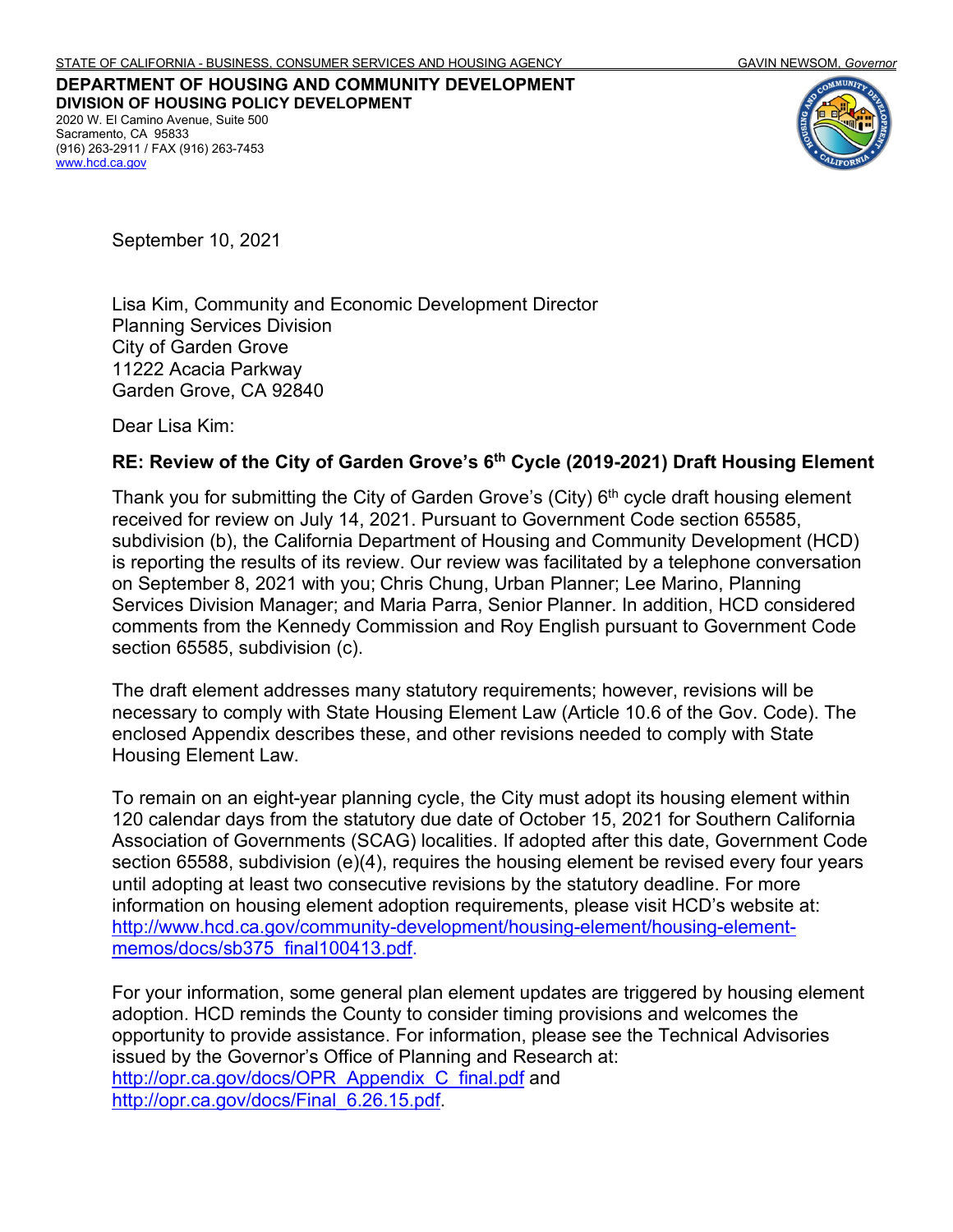Lisa Kim, Community and Economic Development Director Page 2

Public participation in the development, adoption and implementation of the housing element is essential to effective housing planning. Throughout the housing element process, the City should continue to engage the community, including organizations that represent lower-income and special needs households, by making information regularly available and considering and incorporating comments where appropriate.

Pursuant to Government Code section 65583.3, subdivision (b), the City must utilize standards, forms, and definitions adopted by HCD when preparing the sites inventory. Please see HCD's housing element webpage at [https://www.hcd.ca.gov/community](https://www.hcd.ca.gov/community-development/housing-element/index.shtml)development/housing-element/index.shtml for a copy of the form and instructions. The City can reach out to HCD at [sitesinventory@hcd.ca.gov](mailto:sitesinventory@hcd.ca.gov) for technical assistance. Upon adoption of the housing element, the City must submit an electronic version of the sites inventory with its adopted housing element to [sitesinventory@hcd.ca.gov.](mailto:sitesinventory@hcd.ca.gov)

Several federal, state, and regional funding programs consider housing element compliance as an eligibility or ranking criteria. For example, the CalTrans Senate Bill (SB) 1 Sustainable Communities grant; the Strategic Growth Council and HCD's Affordable Housing and Sustainable Communities programs; and HCD's Permanent Local Housing Allocation consider housing element compliance and/or annual reporting requirements pursuant to Government Code section 65400. With a compliant housing element, the City meets housing element requirements for these and other funding sources.

We are committed to assisting the City in addressing all statutory requirements of State Housing Element Law. If you have any questions or need additional technical assistance, please contact Mashal Ayobi, of our staff, at [Mashal.Ayobi@hcd.ca.gov](mailto:Mashal.Ayobi@hcd.ca.gov) or (916) 776-7421.

Sincerely,

Shannan West Land Use & Planning Unit Chief

**Enclosure**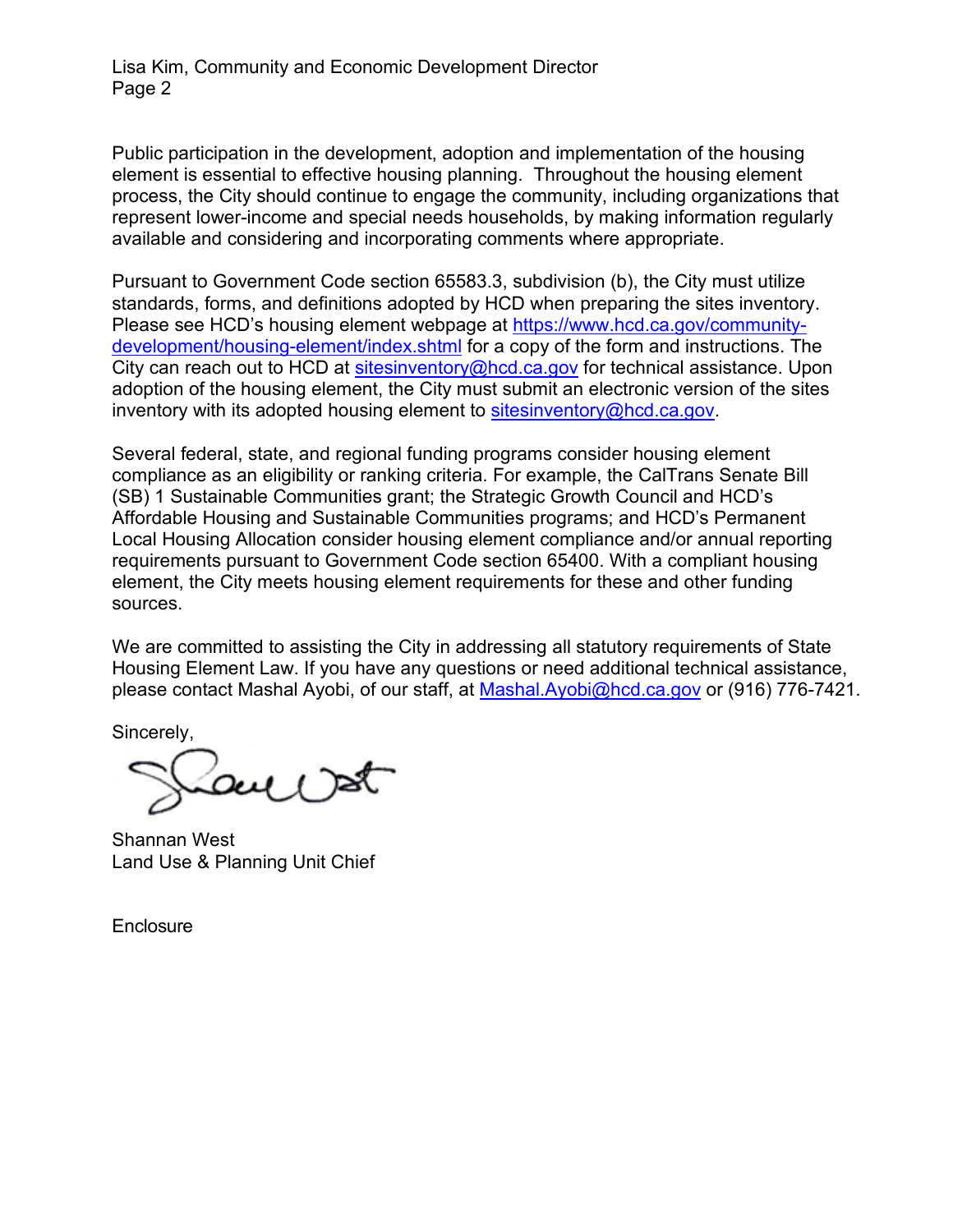# **APPENDIX CITY OF GARDEN GROVE**

The following changes are necessary to bring the City's housing element into compliance with Article 10.6 of the Government Code. Accompanying each recommended change, we cite the supporting section of the Government Code.

Housing element technical assistance information is available on HCD's website at [http://www.hcd.ca.gov/community-development/housing-element/housing-element-memos.shtml.](http://www.hcd.ca.gov/community-development/housing-element/housing-element-memos.shtml) Among other resources, the housing element section contains HCD's latest technical assistance tool, *Building Blocks for Effective Housing Elements (Building Blocks),* available at <http://www.hcd.ca.gov/community-development/building-blocks/index.shtml> and includes the Government Code addressing State Housing Element Law and other resources.

### **A. Review and Revision**

*Review the previous element to evaluate the appropriateness, effectiveness, and progress in implementation, and reflect the results of this review in the revised element. (Gov. Code, § 65588 (a) and (b).)*

As part of the evaluation of programs in the past cycle, the element must provide an explanation of the effectiveness of goals, policies, and related actions in meeting the housing needs of special needs populations (e.g., elderly, persons with disabilities, large households, female headed households, farmworkers and persons experiencing homelessness). For example, quantify how many people the shelter served or how many referrals were made to Regional Center of Orange County pursuant to Program 10.

#### **B. Housing Needs, Resources, and Constraints**

1. *Affirmatively further[ing] fair housing (AFFH) in accordance with Chapter 15 (commencing with Section 8899.50) of Division 1 of Title 2…shall include an assessment of fair housing in the jurisdiction (Gov. Code, § 65583, subd. (c)(10)(A)).*

The element has some basic information racial segregation, racial and ethnically concentrated areas of poverty, and include maps of the TCAC opportunity areas at a local level. However, the element generally does not address this requirement. The element, among other things, must include outreach, an assessment of fair housing, identification, and prioritization of contributing factors to fair housing issues and goals and actions sufficient to overcome patterns of segregation and foster inclusive communities free from barriers that restrict access to opportunity. This information must be provided both at the local level compared at the regional level and be informed by regional and local data and knowledge from stakeholders within the City. For more information, please contact HCD and visit [https://www.hcd.ca.gov/community-development/affh/index.shtml.](https://www.hcd.ca.gov/community-development/affh/index.shtml)

2. *An inventory of land suitable and available for residential development, including vacant sites and sites having realistic and demonstrated potential for redevelopment*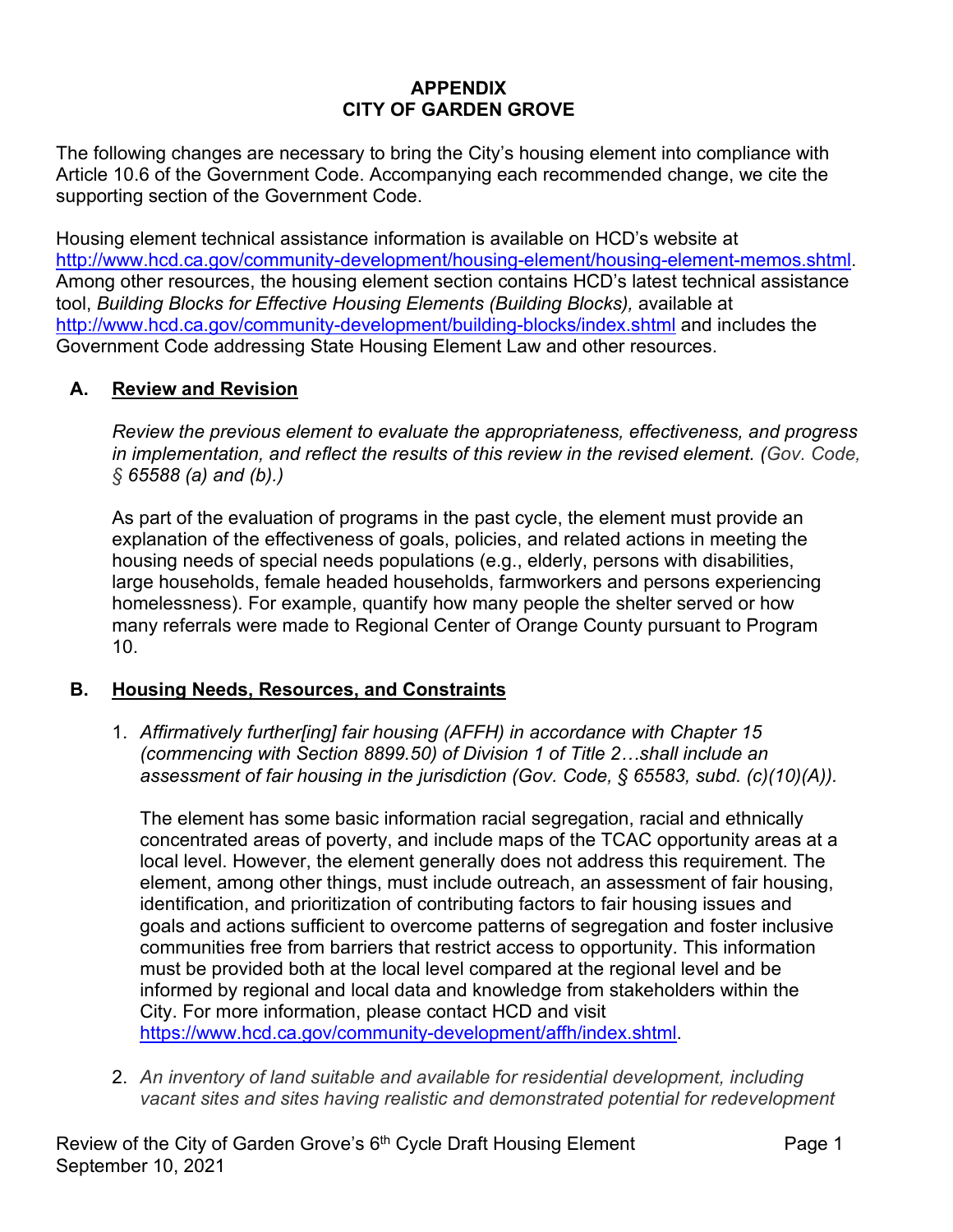*during the planning period to meet the locality's housing need for a designated income level, and an analysis of the relationship of zoning and public facilities and services to these sites. (Gov. Code, § 65583, subd. (a)(3).)*

The City has a regional housing needs allocation (RHNA) of 19,168 housing units, of which 6,967 are for lower-income households. To address this need, the element relies on a mix of vacant and significantly underutilized sites. To demonstrate the adequacy of these sites and strategies to accommodate the City's RHNA, the element must include complete analyses:

Progress in Meeting the RHNA: The element must clarify conflicting data on Tables 12-31 and 12-32. For example, Table 12-32 states 896 units approved to extremely- and very low-income and 38 units to low-income categories, but Table 12-31 shows 41 units to very low-, 359 units to lo-w, 124 units to moderate-, and 436 units to above moderateincome categories.

Sites Inventory: Appendix B (Sites Inventory) states that there is no infrastructure capacity on these sites. HCD understands that this is an error. The sites inventory must clarify whether infrastructure including dry utilities is available for these parcels.

Realistic Capacity: While the element provides assumptions of buildout for sites included in the inventory, it must also provide support for these assumptions. For sites in zones that allow nonresidential uses, the element needs to analyze the likelihood that the identified units will be developed as noted in the inventory. This analysis should consider the likelihood of nonresidential development, performance standards, and development trends supporting residential development.

Suitability of Nonvacant Sites: The element must include an analysis demonstrating the potential for redevelopment of nonvacant sites. To address this requirement, the element describes in general the existing use of each nonvacant site for example "commercial" or "shopping center". This alone is not adequate to demonstrate the potential for redevelopment in the planning period. The description of existing uses should be sufficiently detailed to facilitate an analysis demonstrating the potential for additional development in the planning period. In addition, the element needs to also analyze the extent that existing uses may impede additional residential development. For example, the element includes sites identified as single-family residents, religious institutions, a culinary school, an adult daycare and senior center, but no analysis was provided to demonstrate whether these existing uses would impede development of these sites within the planning period. The element can summarize past experiences converting existing uses to higher density residential development, include current market demand for the existing use, provide analysis of existing leases or contracts that would perpetuate the existing use or prevent additional residential development and include current information on development trends and market conditions in the City and relate those trends to the sites identified. The element could also consider indicators such as age and condition of the existing structure expressed developer interest, low improvement to land value ratio, and other factors. In addition, some of the sites are identified as civic facilities. There must be discussion and analysis on whether the City has plans to redevelop these sites or plans to sell the property if owned by the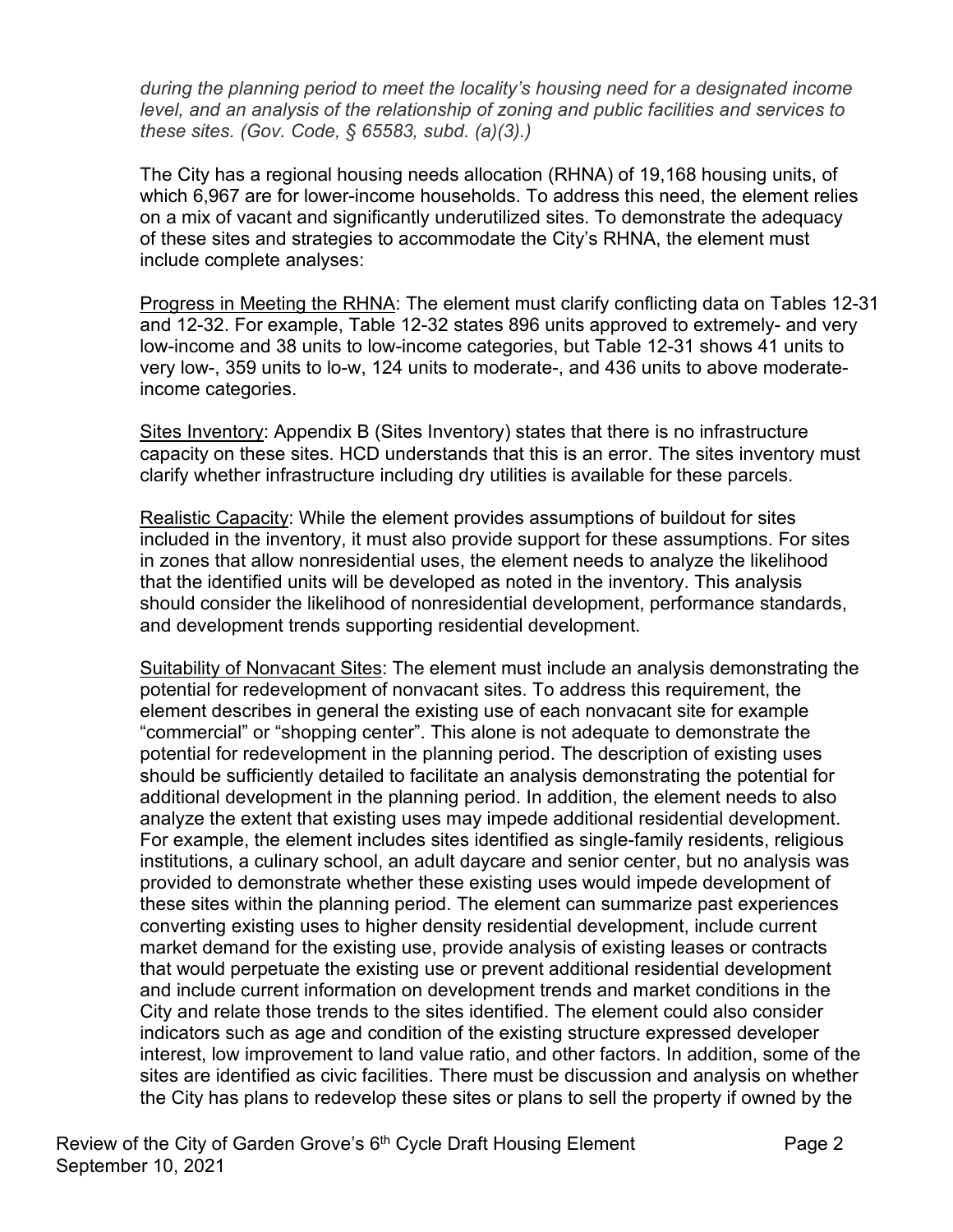City, and how the jurisdiction will comply with the Surplus Land Act (Article 8 (commencing with Section 54220) of Chapter 5 of Part 1 of Division 2 of Title 5).

In addition, if the housing element relies upon nonvacant sites to accommodate more than 50 percent of the RHNA for lower-income households, the housing element must demonstrate that the existing use is not an impediment to additional residential development in the planning period (Gov. Code, § 65583.2, subd. (g)(2).). This can be demonstrated by providing substantial evidence that the existing use is likely to be discontinued during the planning period (Gov. Code, § 65583.2, subd. (g)(2).

Accessory Dwelling Units (ADU): The element assumes an average of 436 ADUs per year will be constructed during the planning period, for a total of 3,618 ADUs. The element's analysis and programs do not support this assumption. Specifically, in addition to other methods, HCD accepts the use of trends in ADU construction since January 2018 to estimate new production. Based on past production between 2018 to 2020, the City is averaging about 144 ADUs per year. To support assumptions for ADUs in the planning period, the element could reduce the number of ADUs assumed per year or reconcile trends with HCD records, including additional information such as more recent permitted units and inquiries, resources and incentives, other relevant factors and modify policies and programs as appropriate. The element should support its ADU assumptions based on the number of ADU permits issued, not the number of ADU applications. The element must also commit to monitor ADU production throughout the course of the planning period and implement additional actions if not meeting target numbers anticipated in the housing element. In addition to monitoring production, this program should also monitor affordability. Additional actions, if necessary, should be taken in a timely manner (e.g., within 6 months). Finally, if necessary, the degree of additional actions should be in stride with the degree of the gap in production and affordability. For example, if actual production and affordability of ADUs is far from anticipated trends, then rezoning or something similar would be an appropriate action. If actual production and affordability is near anticipated trends, then measures like outreach and marketing might be more appropriate.

Environmental Constraints: Per third party comments, some of the sites are currently and have been used for decades for metal recycling and auto repairs, so the soil is probably very polluted with lead and other heavy metals. The element must describe and analyze environmental constraints that may impede the development of housing within the planning period on these sites, specifically the provision of housing affordable to lower-income housing.

# Sites with Zoning for a Variety of Housing Types:

*Emergency Shelters:* While the element notes emergency shelters are allowed in the M-1 zone, it must demonstrate the City still has sufficient capacity to accommodate the identified housing need for emergency shelters and evaluate the available acreage for characteristics like parcel size or potential redevelopment or reuse opportunities, proximity to services and describe development standards.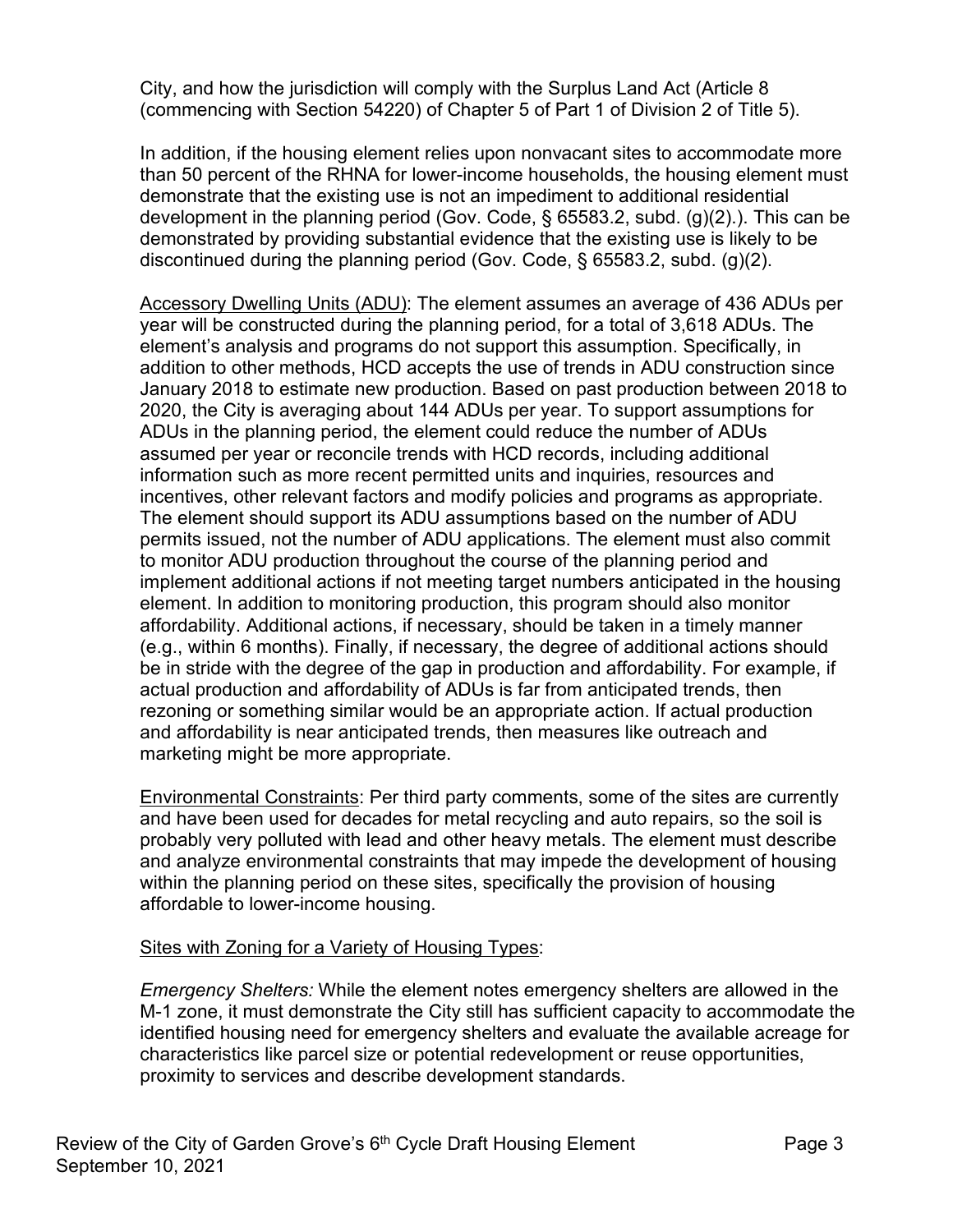*Transitional & Supportive Housing:* The element does not adequately address requirements for transitional housing and supportive housing. Pursuant to Senate Bill 2 (Chapter 633, Statutes of 2007), transitional and supportive housing must be permitted as a residential use in all zones and only subject to those restrictions that apply to other residential dwellings of the same type in the same zone. The element must demonstrate consistency with these statutory requirements and include a program as appropriate.

3. *An analysis of potential and actual governmental constraints upon the maintenance, improvement, or development of housing for all income levels, including the types of housing identified in paragraph (1) of subdivision (c), and for persons with disabilities as identified in the analysis pursuant to paragraph (7), including land use controls, building codes and their enforcement, site improvements, fees and other exactions required of developers, and local processing and permit procedures. The analysis shall also demonstrate local efforts to remove governmental constraints that hinder the locality from meeting its share of the regional housing need in accordance with Government Code section 65584 and from meeting the need for housing for persons with disabilities, supportive housing, transitional housing, and emergency shelters identified pursuant to paragraph (7). Transitional housing and supportive housing shall be considered a residential use of property and shall be subject only to those restrictions that apply to other residential dwellings of the same type in the same zone. (Gov. Code, § 65583, subd. (a)(5).)*

Development Standards: The element must identify and analyze all relevant land-use controls impacts as potential constraints on a variety of housing types (e.g., multifamily rental housing, mobile homes, transitional housing). The analysis must also evaluate the cumulative impacts of land-use controls on the cost and supply of housing, including the ability to achieve maximum densities and the capacity assumed in the housing element sites inventory. In particular, the element should analyze the limitation that only 50 percent of the building area in a multifamily development may be three stories and the one-story requirement within 20 feet of a R-1 zone property and requirements for the provision of outdoor recreational and leisure area. The analysis should describe past or current efforts to remove identified governmental constraints, and the element should include programs to address or remove the identified constraints.

Local Processing and Permit Procedures: The element generally describes the discretionary permitting process for multifamily development (p. 12-41). The element must analyze the process as a potential constraint on housing supply and affordability. The analysis should identify findings of approval and their potential impact on development approval certainty, timing, and cost. In particular, the element must evaluate the following review criteria:

- complying with the spirit and intent of applicable provisions, conditions, and requirements
- compatibility with the physical, functional, and visual quality of the neighboring uses
- desirable neighborhood characteristics and planning and design
- attain an attractive environment for the occupants of the property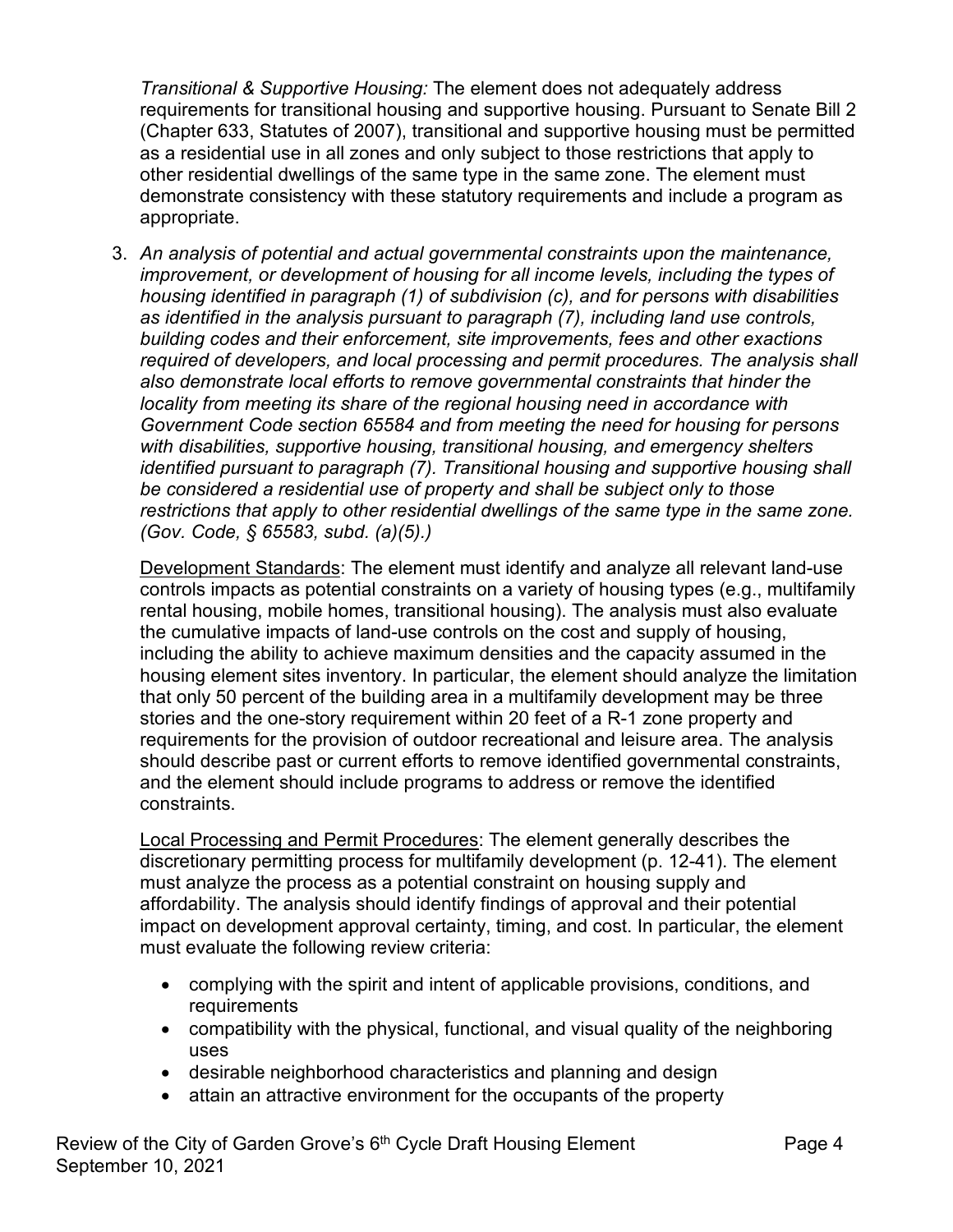The element must demonstrate this process is not a constraint, or it must include a program to address and remove or mitigate constraints to the approval of multifamily development related to these requirements.

Constraints on Housing for Persons with Disabilities: While the element makes reference to reasonable accommodation for persons with disabilities, it does not provide any information on the City's reasonable accommodation procedure. The element should describe the City's reasonable accommodation procedure, including how requests are made and processed, and any approval findings. In addition, the element details that residential care facilities serving six or fewer persons are permitted in all residential zones. However, residential care facilities serving seven or more persons require a Conditional Use Permit (CUP). The element should analyze the process as a potential constraint on housing for persons with disabilities and add or modify programs as appropriate to ensure zoning permits group homes objectively with approval certainty.

4. *An analysis of potential and actual nongovernmental constraints upon the maintenance, improvement, or development of housing for all income levels, including the availability of financing, the price of land, the cost of construction, the requests to develop housing at densities below those anticipated in the analysis required by subdivision (c) of Government Code section 65583.2, and the length of time between receiving approval for a housing development and submittal of an application for building permits for that housing development that hinder the construction of a locality's share of the regional housing need in accordance with Government Code section 65584. The analysis shall also demonstrate local efforts to remove nongovernmental constraints that create a gap between the locality's planning for the development of housing for all income levels and the construction of that housing. (Gov. Code, § 65583, subd. (a)(6).)*

The element must be revised to include analysis of requests to develop housing at densities below those anticipated, and the length of time between receiving approval for a housing development and submittal of an application for building permits that potentially hinder the construction of a locality's share of the regional housing need. Page 12-34 lists the requirement but does not provide analysis.

5. *Analyze any special housing needs such as elderly; persons with disabilities, including a developmental disability; large families; farmworkers; families with female heads of households; and families and persons in need of emergency shelter. (Gov. Code, § 65583, subd. (a)(7).)*

While the element quantifies the City's special needs populations, it must also analyze their special housing needs. For a complete analysis of each population group, the element should discuss challenges faced by the population, the existing resources to meet those needs (e.g., availability of senior housing units, number of large units, number of deed restricted units, etc.), an assessment of any gaps in resources, and proposed policies, programs, and funding to help address those gaps. Additionally, the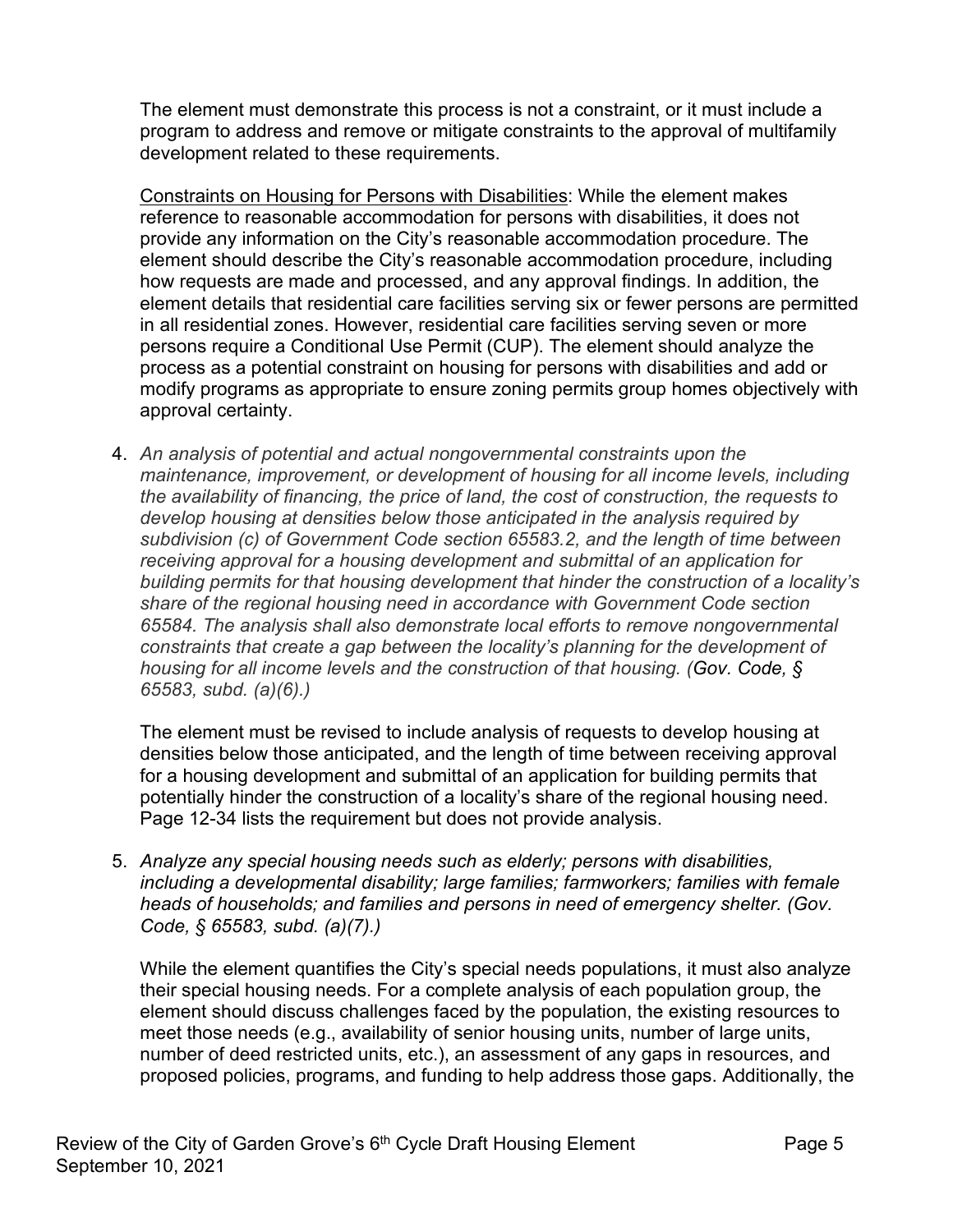element must include an estimate of the number of persons experiencing homelessness based upon the most recent from Point in Time (PIT) data.

### **C. Housing Programs**

1. *Include a program which sets forth a schedule of actions during the planning period, each with a timeline for implementation, which may recognize that certain programs are ongoing, such that there will be beneficial impacts of the programs within the planning period, that the local government is undertaking or intends to undertake to implement the policies and achieve the goals and objectives of the Housing Element through the administration of land use and development controls, the provision of regulatory concessions and incentives, and the utilization of appropriate federal and state financing and subsidy programs when available. The program shall include an identification of the agencies and officials responsible for the implementation of the various actions. (Gov. Code, § 65583, subd. (c).)*

To address the program requirements of Government Code section 65583, subdivision (c)(1-6), and to facilitate implementation, programs should include: (1) a description of the City's specific role in implementation; (2) definitive implementation timelines; (3) objectives, quantified where appropriate; and (4) identification of responsible agencies and officials. Programs to be revised include the following:

*Program 9 (Accessory Dwelling Units):* The program must include specific timeframes for the preparation of pre-approved plans, the development of promotional materials, and when the city with consider the establishment of the ADU amnesty program.

*Program 10 (Density Bonus)*: Provide a specific timeline for review and evaluation with specific actions.

*Program 11 (Inclusionary Housing Ordinance)*: Provide a specific timeframe for the consideration and evaluation of the development of inclusionary housing ordinance.

*Program 22 (Affordable Housing Overlay)*: Provide a specific timeframe for the consideration and adoption of an affordable housing overlay.

2. *Identify actions that will be taken to make sites available during the planning period with appropriate zoning and development standards and with services and facilities to accommodate that portion of the city's or county's share of the regional housing need for each income level that could not be accommodated on sites identified in the inventory completed pursuant to paragraph (3) of subdivision (a) without rezoning, and to comply with the requirements of Government Code section 65584.09. Sites shall be identified as needed to facilitate and encourage the development of a variety of types of housing for all income levels, including multifamily rental housing, factory-built housing, mobilehomes, housing for agricultural employees, supportive housing, singleroom occupancy (SRO) units, emergency shelters, and transitional housing. (*Gov. Code, § *65583, subd. (c)(1).)*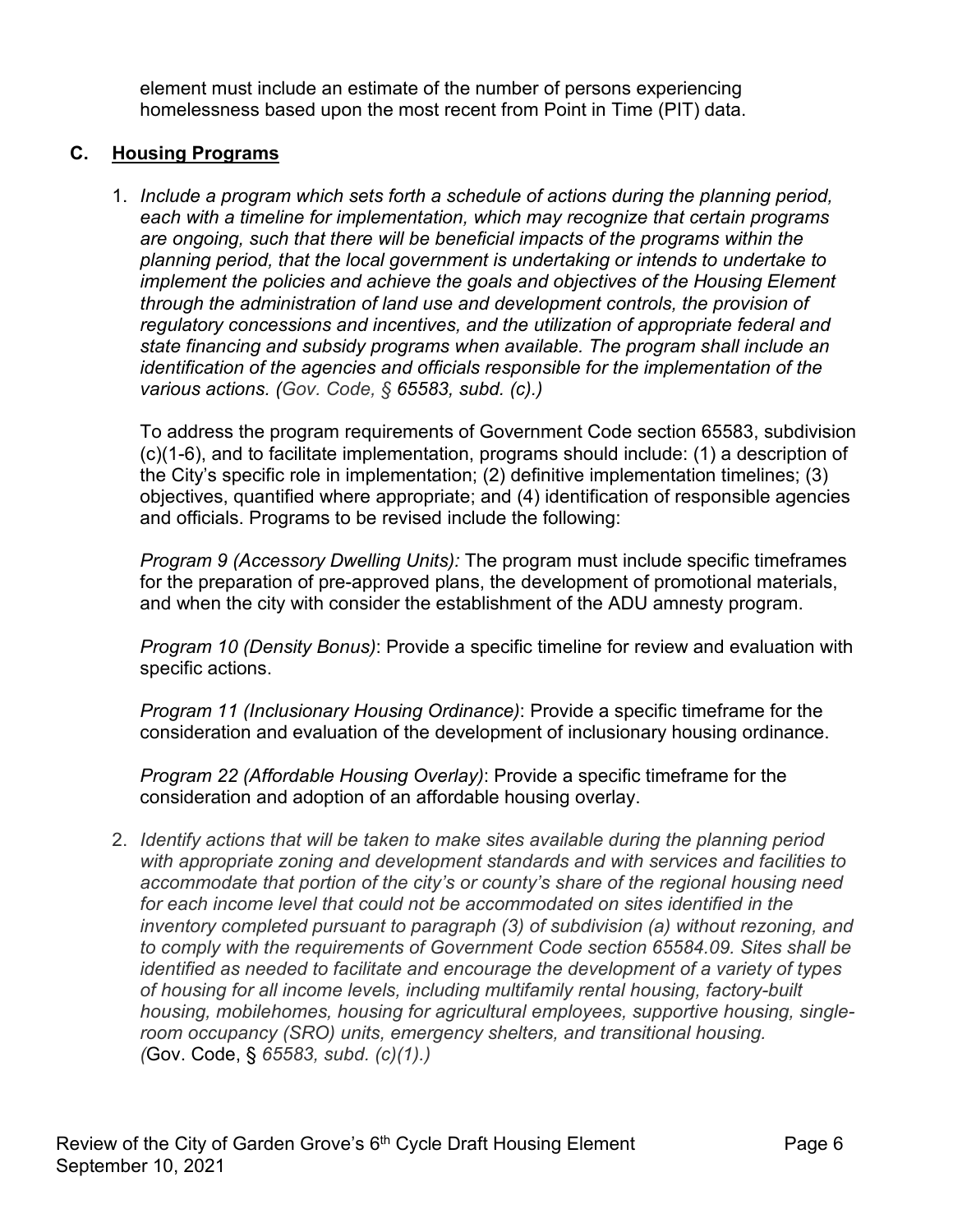As noted in Finding B2, the element does not include a complete site analysis; therefore, the adequacy of sites and zoning were not established. Based on the results of a complete sites inventory and analysis, the City may need to add or revise programs to address a shortfall of sites or zoning available to encourage a variety of housing types. The element indicates that sites will require rezoning and general plan amendments which is expected to occur prior to the start of the planning period (October 15, 2021) (page 12-78). Please be aware, if rezonings are not completed by that date, the element must include a program(s) to identify sites with appropriate zoning to accommodate the regional housing need within the planning period. (Gov. Code, § 65583.2, subd. (h) and (i).)

*Program 8 (Residential Sites Inventory and Monitoring of No Net Loss)*: The program should be amended to commit to amending the City's sites inventory if a shortfall is identified pursuant to Government Code section 65863.

Nonvacant Sites Reliance to Accommodate RHNA: As the element relies upon nonvacant sites to accommodate the regional housing need for lower-income households, it should include a program(s) to promote residential development affordable to lower-income housing on these sites. The program could commit to provide financial assistance, regulatory concessions such as a streamlined permit processing, or incentives including the adoption of an affordable housing overlay pursuant to Program 22 to encourage and facilitate new, or more intense, residential development on the sites. In addition, the element could amend Program 12 to monitor development on sites in the mixed-use zone as it relates to the provision of housing affordable to lower-income households and commit provision of additional actions as necessary to facilitate development.

*3. The housing element shall contain programs which assist in the development of adequate housing to meet the needs of extremely low-, very low-, low- and moderateincome households. (Gov. Code, § 65583, subd. (c)(2).)*

While the element includes programs to assist in the development of very low-, low-, and moderate-income households, it must also include a program(s) to assist in the development of housing affordable extremely low-income (ELI) households. Programs must be revised or added to the element to assist in the development of housing for ELI households. For example, Program 13 in the element could describe what the City will do to encourage developers to include ELI units with wraparound services. In addition, the element states that the City is working with the owners of the Tamerlane Dr. property (p.12-63) to preserve at-risk units. Program 7 could be updated to reflect these efforts.

4. *Address and, where appropriate and legally possible, remove governmental and nongovernmental constraints to the maintenance, improvement, and development of housing, including housing for all income levels and housing for persons with disabilities. The program shall remove constraints to, and provide reasonable accommodations for housing designed for, intended for occupancy by, or with supportive services for, persons with disabilities. (Gov. Code, § 65583, subd. (c)(3).)*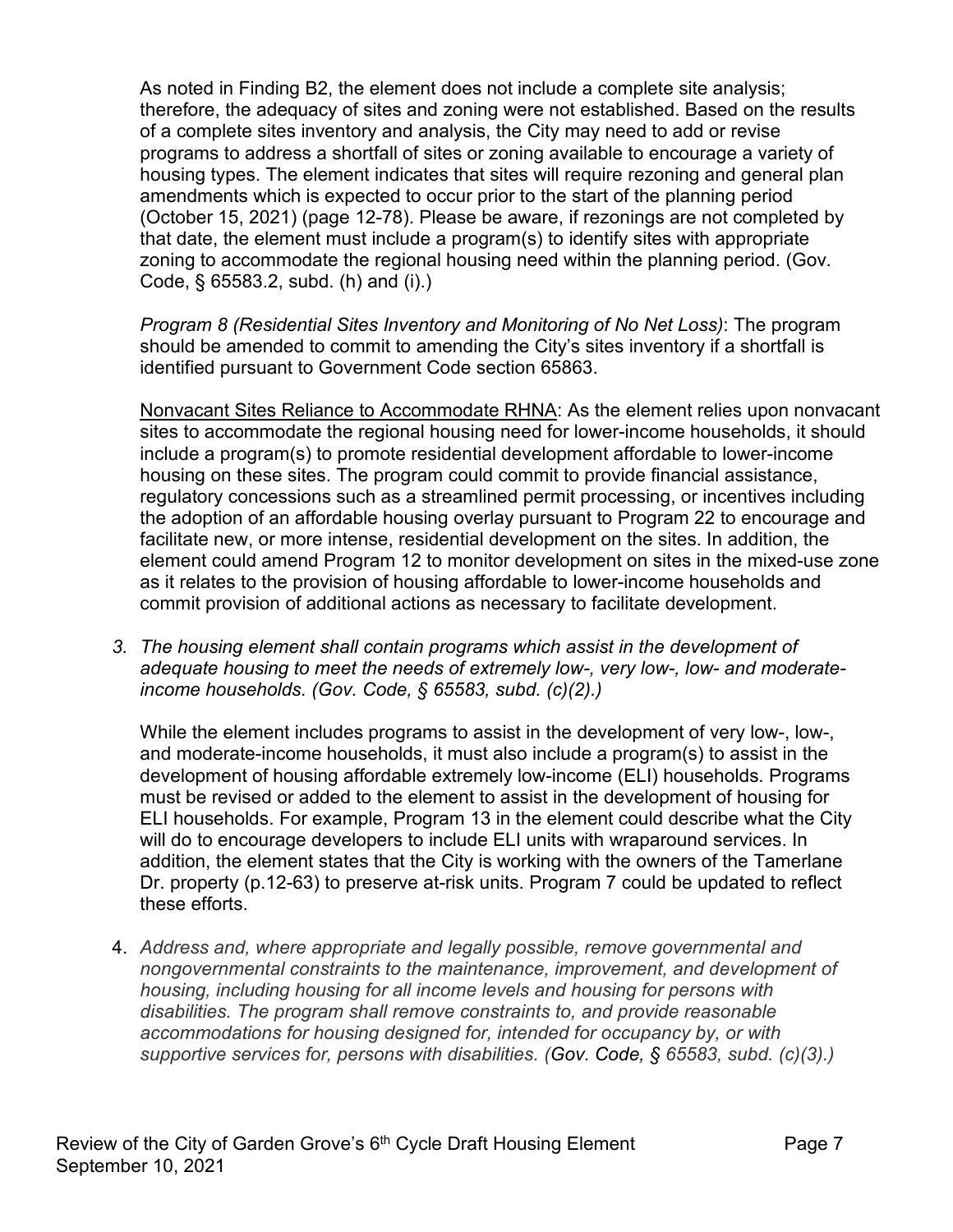As noted in Findings B3 and B4, the element requires a complete analysis of potential governmental and nongovernmental constraints. Depending upon the results of that analysis, the City may need to revise or add programs and address and remove or mitigate any identified constraints.

*Program 14 (Parking Standards)*: The element identified the City's parking standards as a potential constraint to development. The element must include specific commitments to mitigate or remove constraints with specific timelines.

5. *Promote AFFH opportunities and promote housing throughout the community or communities for all persons regardless of race, religion, sex, marital status, ancestry, national origin, color, familial status, or disability, and other characteristics protected by the California Fair Employment and Housing Act (Part 2.8 (commencing with Section 12900) of Division 3 of Title 2), Section 65008, and any other state and federal fair housing and planning law. (Gov. Code, § 65583, subd. (c)(5).)*

The element must be revised to add or modify goals and actions based on the outcomes of a complete analysis as noted in Finding B1. Goals and actions must specifically respond to the analysis and to the identified and prioritized contributing factors to fair housing issues and must be significant and meaningful enough to overcome identified patterns and trends. Actions must have metrics and milestones as appropriate and must address housing mobility enhancement, new housing choices and affordability in high opportunity areas, place-based strategies for community preservation and revitalization and displacement protection. For example, Program 1 (Housing Rehabilitation) can target or prioritize grants in lower or moderate-resourced neighborhoods, or Program 17 (Zoning Code Update) could be amended to include relocation and protections for those long-term tenants in SRO or motels which could be displaced if converted to permanent housing.

# **D. Public Participation**

*Local governments shall make a diligent effort to achieve public participation of all economic segments of the community in the development of the housing element, and the element shall describe this effort. (Gov. Code, § 65583, subd.(c)(8).)*

While the element includes a general summary of the public participation process (p. 12-6 to 12-10, Appendix C), it must also demonstrate diligent efforts were made to involve all economic segments of the community in the development of the housing element. The element should be revised to discuss outreach to lower-income and special needs groups during the public participation efforts, solicitation efforts for survey responses, and participation in community workshops. HCD reviewed third-party comments as part of this review. These should be considered as part of the revised element. In addition, the element should also summarize the public comments and describe how they were considered and incorporated into the element. For additional information, see the Building Blocks at [http://www.hcd.ca.gov/community-development/building-blocks/getting](http://www.hcd.ca.gov/community-development/building-blocks/getting-started/public-participation.shtml)started/public-participation.shtml.